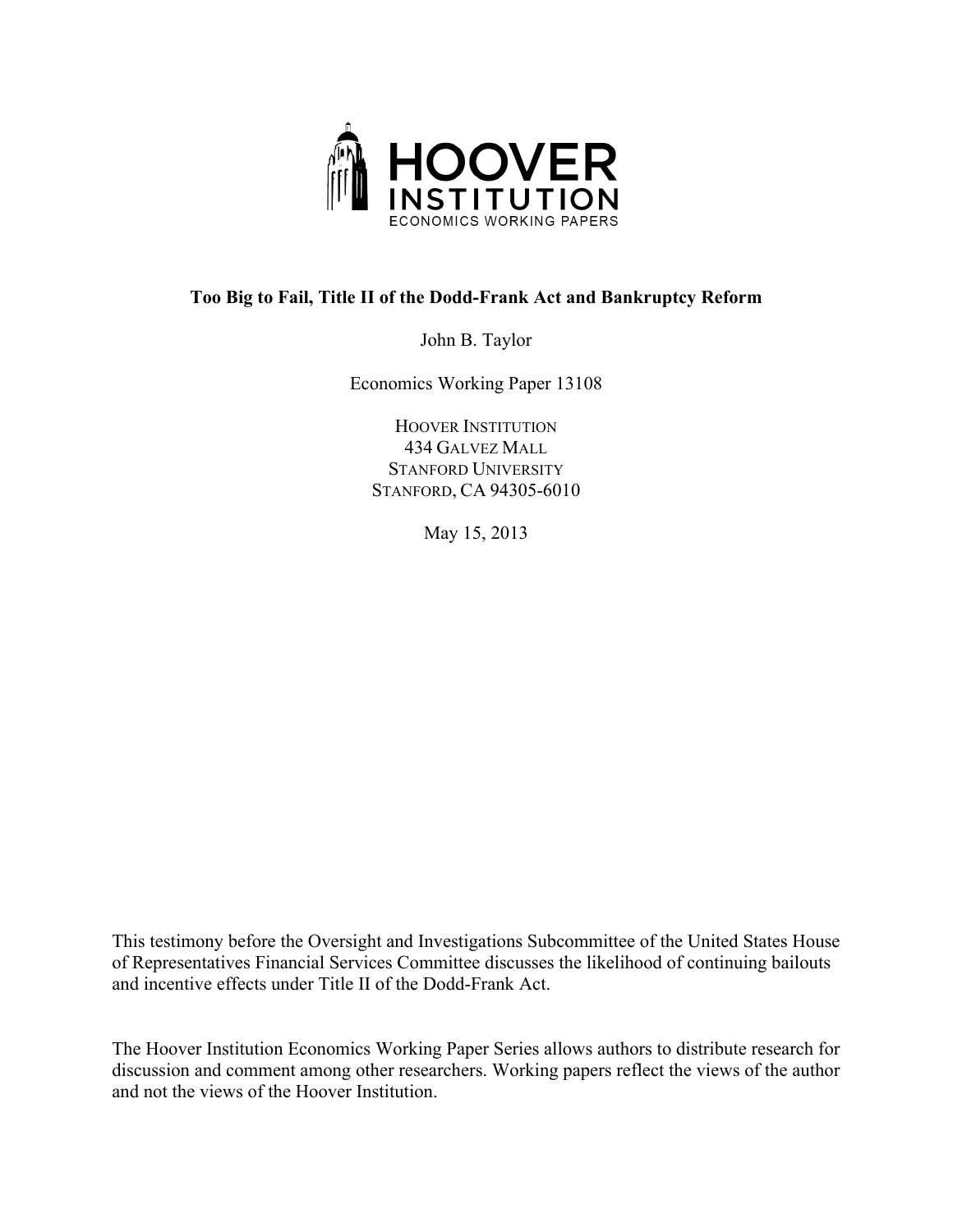### **Too Big to Fail, Title II of the Dodd-Frank Act and Bankruptcy Reform**

John B. Taylor $<sup>1</sup>$ </sup>

Testimony Before The Oversight and Investigations Subcommittee Committee on Financial Services U.S. House of Representatives May 15, 2013

Chairman McHenry, Ranking Member Green and other members of the Subcommittee, thank you for the opportunity to testify at this hearing on "Who Is Too Big to Fail: Does Title II of the Dodd Frank Act Enshrine Taxpayer-Funded Bailouts?" My testimony endeavors to address the questions raised in the invitation letter about the continuing likelihood of bailouts and incentive effects under Title II of the Dodd-Frank Act.

#### *Concerns about Bailouts with Title II*

Large financial firms still seem to be enjoying a huge subsidy on their borrowing costs due to market expectations of bailouts. For example, according to a widely-cited Bloomberg calculation, based on an International Monetary Fund study, the subsidy mounts to \$83 billion per year.

To be sure there is disagreement about this assessment of the likelihood of bailouts. For example, in response to questions about market expectations of firm bailouts in recent Congressional testimony, Federal Reserve Chairman Ben Bernanke argued that "Those expectations are incorrect" because "We have an Orderly Liquidation Authority," referring to Title II of the Dodd-Frank Act which gives the Federal Deposit Insurance Corporation (FDIC) the authority to resolve those large financial firms if they fail.<sup>2</sup> However, Federal Reserve Board Governor Jerome Powell—reflecting on his experience with government bailout decisions going back a quarter century, questions whether the FDIC's new resolution authority under Title II would prevent bailouts. "The too-big-to-fail reform project is massive in scope," he says, predicting it "will take years to complete. Success is not assured."<sup>3</sup> And Jeffrey Lacker, President of the Federal Reserve Bank of Richmond, argues that the FDIC's "considerable regulatory discretion" under Title II "could encourage creditors to believe they may continue to receive protection from losses," summing up that "we didn't end too big to fail."<sup>4</sup> Charles Plosser, President of the Federal Reserve Bank of Philadelphia argues that "Title II resolution is likely to be biased toward bailouts," because of the "wide range of discretionary powers" granted to the FDIC and the likely "excessive delay" in implementing the procedure.<sup>5</sup>

<sup>&</sup>lt;sup>1</sup> Mary and Robert Raymond Professor at Stanford University and George P. Shultz Senior Fellow in Economics at Stanford's Hoover Institution. This testimony draws on my keynote speech at the April 9, 2013, Atlanta Fed Financial Markets Conference (Taylor, 2013). 2

 $2$  Bernanke (2013)

 $3$  Powell (2013)

<sup>4</sup> Lacker (2013)

 $<sup>5</sup>$  Plosser (2013)</sup>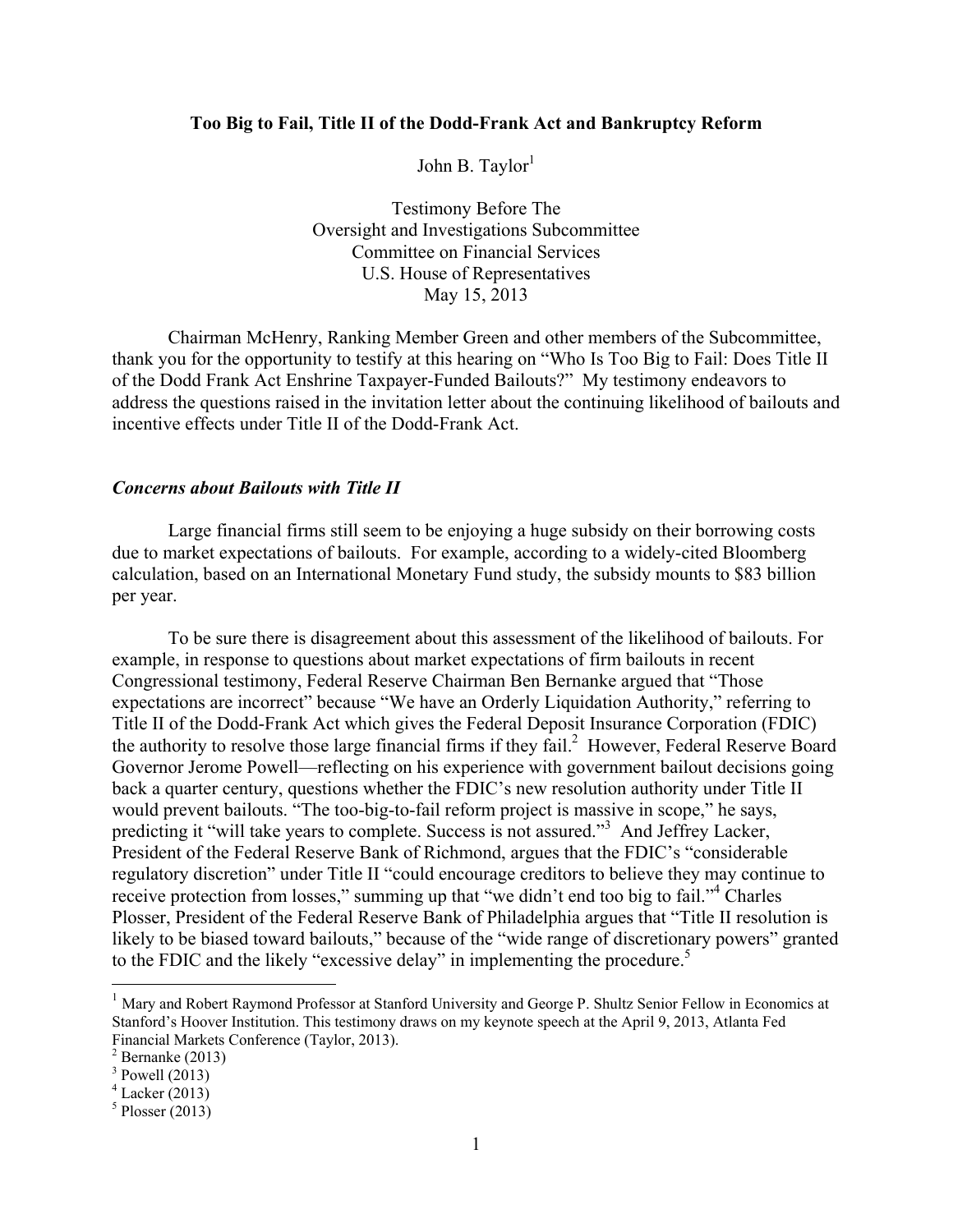Understanding these alternative views and taking a position on the likelihood of bailouts requires defining what one means by bailout, examining the Orderly Liquidation Authority (OLA) of Title II, and assessing—based on practical experience—how it would actually work. Doing so leads me to take the position that bailouts and too-big-to-fail are preserved rather than eliminated under Title II.

To see this, first note that while full liquidation with wiped out shareholders was a major selling point of the Dodd-Frank Act—that is the reason for the in L in OLA—in the years since the Act was passed the focus of the FDIC has been on how to resolve and reorganize the failing firm into an ongoing concern, rather than on how to liquidate it. That is how simulations of the new authority—such as the one organized by The Clearing House—have played out.<sup>6</sup> To achieve such a re-organization under this new authority the FDIC would transfer part of a failing firm's balance sheet and its operations to a new bridge institution.

In order to carry out this task, the FDIC would have to exercise considerable discretion. The degree of discretion would be especially large in comparison with more transparent and less uncertain bankruptcy proceedings through which nonfinancial firms are regularly resolved and reorganized through the rules of the bankruptcy laws. As a result there is confusion about how the reorganization process would operate under Title II, especially in the case of complex international firms. Indeed, some argue that this uncertainty about the Title II process would lead policymakers to ignore it in the heat of a crisis and resort to massive taxpayer bailouts as in the past. Hence, the concern about bailouts remains.

But even if the Title II process was used, bailouts would be likely. As the FDIC exercised its discretion to form a bridge bank, it would most likely give some creditors more funds than they would have expected or been entitled to under bankruptcy law. For example, they might wish to hold some creditors harmless, or nearly harmless, in order to prevent a perceived contagion of the firm's failure to other parts of the financial system. This action would violate the priority rules that underlie decisions about borrowing and lending in the entire credit market. Under the reasonable definition that bailout means that some creditors get more than they would under bankruptcy laws or under the normal workings of the market, such action would, by definition, be a bailout of the favored creditors.

This expectation of bailout of some creditors increases the risk of financial instability. Government regulation through capital or liquidity requirements and supervision is not the only way a financial firm's risk-taking decisions are constrained. Discipline is also imposed on the firm by its counterparties, so long as they perceive a need to monitor the firm and protect themselves from losses by demanding collateral or simply cutting off credit.

Creditors have significant advantages over government regulators, in terms of current knowledge, ability to act quickly, and financial stakes. And they are less subject to regulatory capture. As Mervyn King, Governor of the Bank of England recently explained, regulatory capture does not necessarily mean that "people were bought off, but that the sheer weight of

 $6$  The Clearing House (2012)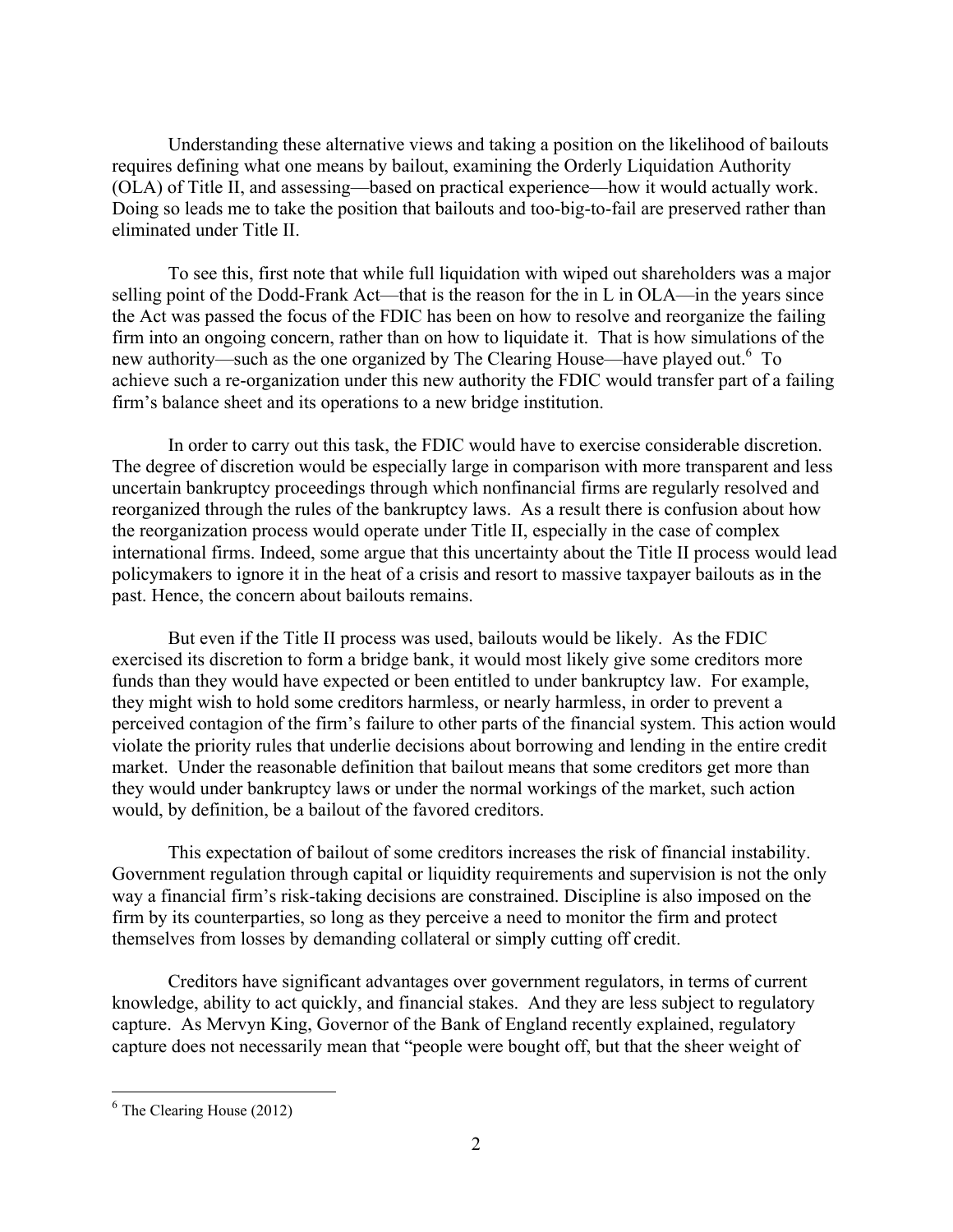resources, time and legal effort put in by banks to try to persuade regulators that what they were doing was compliant with the rules made life extraordinarily difficult for the regulators."

The expectation of bailouts of creditors weakens the incentives for them to monitor their loans and thereby provide this constraint on risk taking. Because the bailout reduces the risk incurred by large creditors expecting to be favored, they charge a lower interest rate, creating the subsidy of big financial firms.

It is important to recognize that the perverse effects of such bailouts occur whether or not the source of the extra payment comes from the Treasury financed by taxpayers, from an assessment fund financed by financial institutions and their customers, or from smaller payments for less favored creditors.

Thus, bailouts and too-big-to-fail are still alive and well with Title II. Even if shareholders are not protected, some important creditors will likely be. And discretionary actions will determine who the bailed out creditors will be.

### *Other Concerns*

 $\overline{a}$ 

Contrasting the resolution of a failing financial firm under Title II with resolution under bankruptcy procedures reveals additional concerns with Title II. Under bankruptcy reorganization, private parties, motivated and incentivized by profit and loss considerations, make key decisions about the direction of the new firm, perhaps subject to bankruptcy court oversight. But under Title II a government agency, the FDIC and its bridge bank, would make the decisions. This creates the possibility that the FDIC would be pressured to ask the bridge firm to grant special favors to certain creditors as in the case of the Government Sponsored Enterprises.

In addition, the resolution of a firm through a government-administered bridge company could give the new firm advantages over its competitors in comparison with a bankruptcy resolution. The Treasury is authorized to fund the FDIC which can fund of the bridge firm, creating a subsidy, and under Title II the bridge firm can be given lower capital requirements and forgiven tax liabilities.

One can understand why the FDIC or any government agency in charge of resolutions would want to use such legal provisions to nurse the bridge firm with special advantages for a while before setting it free to compete on a level playing field. But with such a large amount of discretion and strong incentives to make the resolved firms a success, there is a concern that in practice these advantages granted by a government agency could become excessive and prolonged.

 $^7$  Question and answer session reported by Edwards (2013), p. 20. In the same session, Mervyn King also says that "One of the major problems in regulation in the last 10 to 20 years has been that of regulatory capture."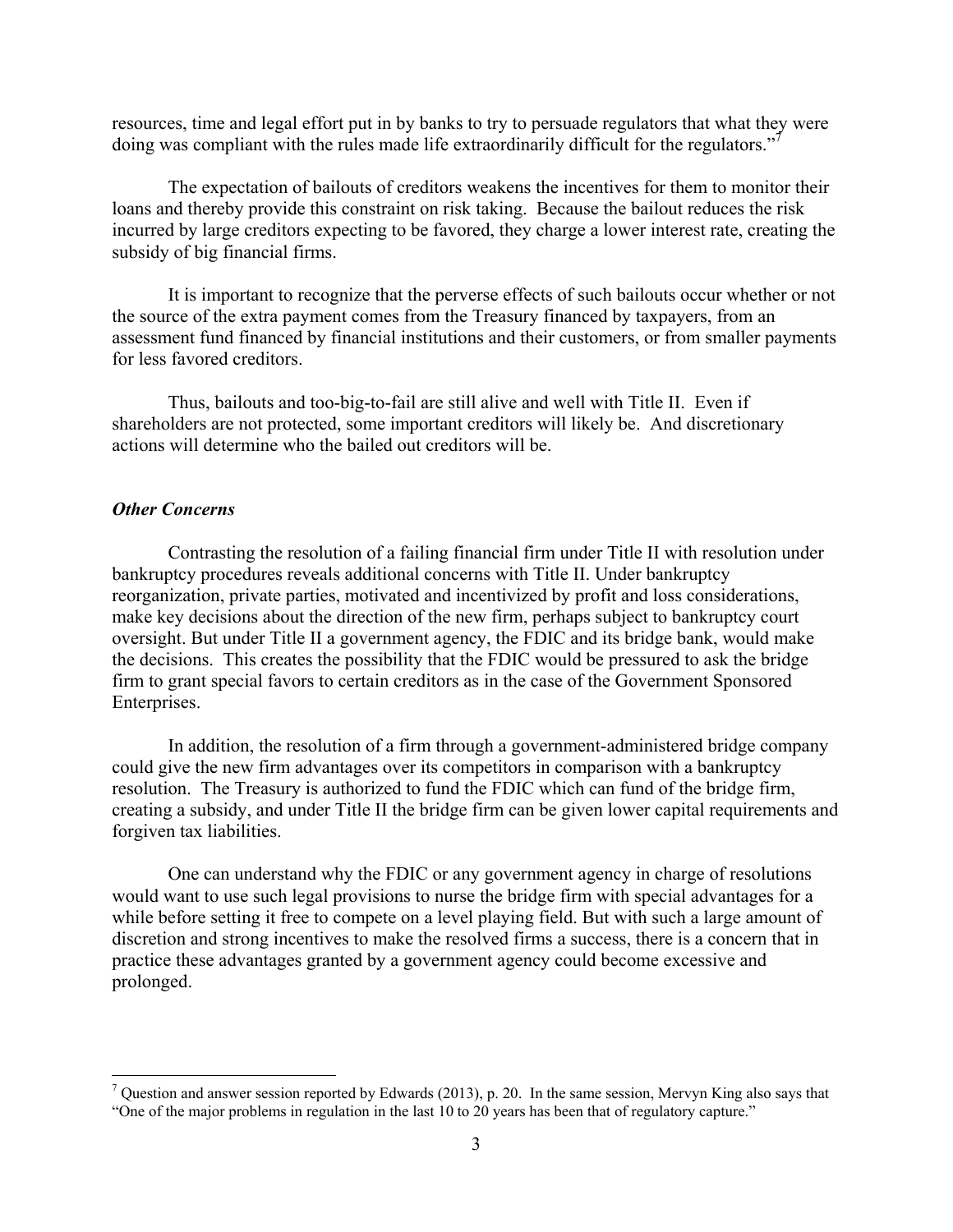## *A Bankruptcy Reform Proposal*

 $\overline{a}$ 

A reform of the bankruptcy code designed to handle the big interconnected firms would alleviate too-big-to-fail and the problems it creates. In the five years since the financial crisis, there has been much useful work and discussion on why and how to proceed with bankruptcy reform—both before and since the passage of the Dodd-Frank Act. Books and articles have been written<sup>8</sup> and reports have been issued by the Federal Reserve Board and the Government Accountability Office.<sup>9</sup>

Under bankruptcy, a failing firm can either go into liquidation under Chapter 7 or reorganization under Chapter 11. Let us focus on reorganization. Under bankruptcy law, losses are calculated according to prescribed and open procedures, known in advance. If the failed firm's liabilities exceed its assets, then the shareholders are wiped out. The remaining difference between liabilities and assets is then allocated among creditors in the order of priority stipulated by the law, which is also known in advance. The creditors' debts are written down and, sometimes, converted into equity in the reorganized firm. In the end, the firm continues in business with either the old or new managers.

The bankruptcy law, however, is now designed as a general procedure for a wide variety of businesses. Large financial institutions present special considerations which warrant the enactment of a new chapter in the U.S. bankruptcy code. Certain principles should guide such a reform:

The new chapter should apply to all financial groups with assets over a certain amount—say \$100 billion.

The bankruptcy should include, in a single proceeding, all the parent's subsidiaries, including insurance and brokerage services unlike current law where insurance and brokerage services are treated separately, adding considerable complexity. The one exception would be insured depository institutions, which would continue to be handled by the FDIC

The proceedings should be overseen by a specialized panel of Article III judges and special masters with financial expertise.

The new chapter should allow the primary federal regulator of the firm to file a bankruptcy petition in addition to creditors and management. This would expedite the process especially in cases where management, fearing a loss of equity or employment, has incentives to put off a filing. The examiner's report on Lehman makes it very clear there was no preparation for bankruptcy proceedings before the filing, which increased the size of the disruption.

<sup>&</sup>lt;sup>8</sup> See, for example, Scott, Shultz and Taylor (2010), Fitzpatrick and Thomson (2011), Scott and Taylor (2012). The following discussion draws on the studies in the Scott and Taylor (2012) book. .  $\frac{9}{2}$  See Board of Governors of the Eederal Because (2011). Government Assounts bility Office (

See Board of Governors of the Federal Reserve (2011), Government Accountability Office (2011).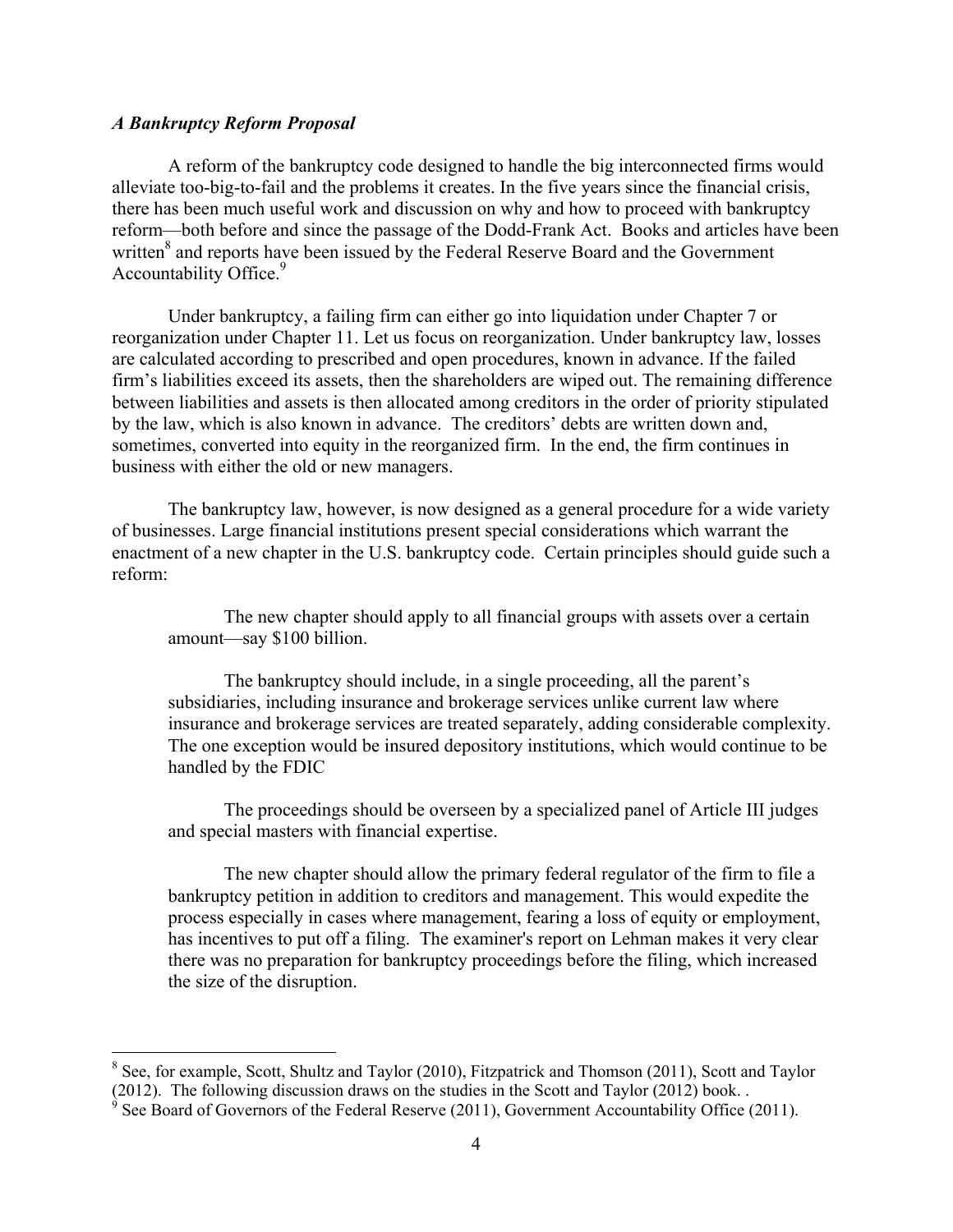The procedure to determine asset values, liabilities, sales of some lines of business, write-downs of claims, and recapitalization should be based on the rule of law with judicial hearings and creditor participation.

The strict priority rules of bankruptcy should govern.

The new chapter should provide special treatment for derivatives, stays and preferential transfers.

The new chapter should provide the court with the authority to give post-petition debt to support advances a top priority, so as to allow the firm to obtain ample debtor-inpossession (DIP) financing from the private sector and to permit limited advance payments.

The goal of these provisions is to let a failing financial firm go into bankruptcy in a predictable, rules-based manner without causing disruptive spillovers in the economy while permitting people to continue to use its financial services without running—just as people flew on American Airlines planes, bought Kmart sundries and tried on Hartmax suits when those firms were in bankruptcy. These provisions make it possible to create a new fully capitalized entity which would credibly provide most of the financial services the failed firm was providing before it got into trouble. Modularization of the firm, which is in principle made easier by the living wills, would expedite the process.<sup>10</sup>

I have found that a simple example is helpful to illustrate the process. Consider the hypothetical dealer bank Alpha, which my Stanford colleague Darrell Duffie (2010) used to illustrate how dealer banks get into financial trouble. Alpha is a holding company involved in a host of financial activities with many subsidiaries. Its business lines include securities trading and market making, underwriting, financial advising, over-the counter derivatives, prime brokerage, private wealth management, and even commercial banking.

Trouble begins when Alpha experiences a gigantic trading loss on both its own account and that of its clients. Then a natural series of events takes place. First, the company tries unsuccessfully to raise more capital. Next it uses some capital to compensate its clients for the trading losses. Then it sees its prime brokerage clients (mainly hedge funds who are hearing the news about Alpha) remove their cash and securities, and its derivative counterparties cut their exposure. Finally Alpha's clearing bank senses Alpha's insolvency and stops processing Alpha's cash and securities transactions in order to cut off its intra-day exposure.

At this time—suppose it is close of business on Friday—Alpha's primary regulator, who has been following these developments, must take action, whether Alpha's management likes it or not. It determines that Alpha is insolvent: its debts exceed the value of its assets. It then decides to place Alpha into the new bankruptcy chapter. The automatic stay and other bankruptcy rules are triggered, and the bankruptcy proceeding starts, overseen by the Article III judges and their master experts.

 $10$  Lacker (2013) discusses the general advantages of living wills and subsidiarization.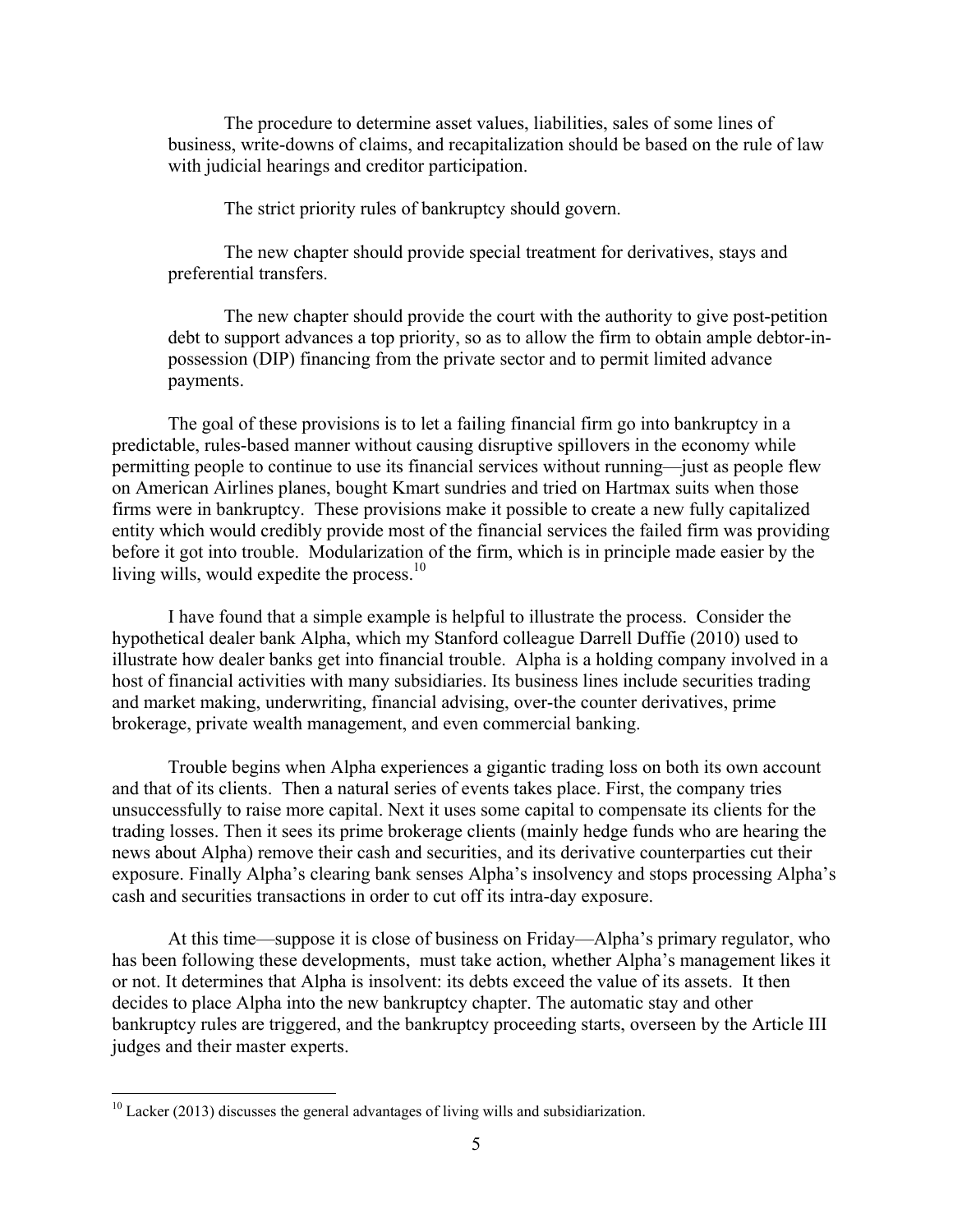By Saturday morning a new holding company, Alpha Nu, is created consisting of all the subsidiaries of Alpha and its other assets, and assuming all its secured long-term debt, executory contracts, and short-term liabilities.<sup>11</sup> Alpha, which is now in bankruptcy, is the owner of Alpha Nu: Alpha's long term unsecured creditors remain in the receivership. Importantly, however, Alpha Nu is not in bankruptcy. Indeed, it is ready to open for business on Monday morning.

Alpha Nu no longer has its original long-term unsecured liabilities and is now solvent with its equity owned by Alpha, or more precisely by Alpha's un-transferred creditors. Note how this approach lets Alpha Nu remain open for business on Monday morning providing key financial services without experiencing runs. The firm and its operating subsidiaries are now capitalized, so there is little incentive for counterparties to run, and liquidity should be available from the market on appropriate terms. And because Alpha Nu is a viable firm, there is little chance of contagion.

Of course this process will have to be explained clearly to all participants. The availability of living wills, advanced preparation, and the expert masters working with judges would be essential to make the process credible. It is important to have a clear understanding with regulators that large financial firms should have sufficient long-term liabilities subordinated to short-term debt to capitalize the new firm. Such an understanding could be formalized by law, regulatory rule-making, or private contractual agreement.

Note also how the pressure to bailout has been reduced by making it possible for the failing firm to go through bankruptcy without causing disruption to the financial system and the economy.

### *Conclusion and a Way Forward*

In this testimony I explained why one should be concerned that bailouts and too-big-to fail have been preserved rather than eliminated by Title II of the Dodd-Frank Act.

I also suggested a proposal for reform—a new Chapter 14 for the bankruptcy code which would reduce the likelihood of bailouts and deal with the too-big-to-fail problem. Even if Title II remains in the law, such a reform would at least reduce the use of Title II.

Achieving such a reform in practice will be difficult, but experience shows that it is doable with the right strategy. Ten years ago, when I was Treasury Under Secretary for International Affairs, I argued in favor of a proposal to reform the resolution procedures for sovereign debt of emerging market countries and thereby prevent bailouts.<sup>12</sup> The proposal was to incorporate "collective action clauses" into the sovereign debt of emerging market countries—an idea which is analogous to the orderly bankruptcy reform proposal made here. The reform was actually implemented but only because financial institutions, lawyers, investors, academics and government officials worked together to craft specifics which were eventually applied in practice. We need a similar process now.

<sup>&</sup>lt;sup>11</sup> Technically this is accomplished according to the bankruptcy law through a Section 363 sale. <sup>12</sup> Taylor (2002)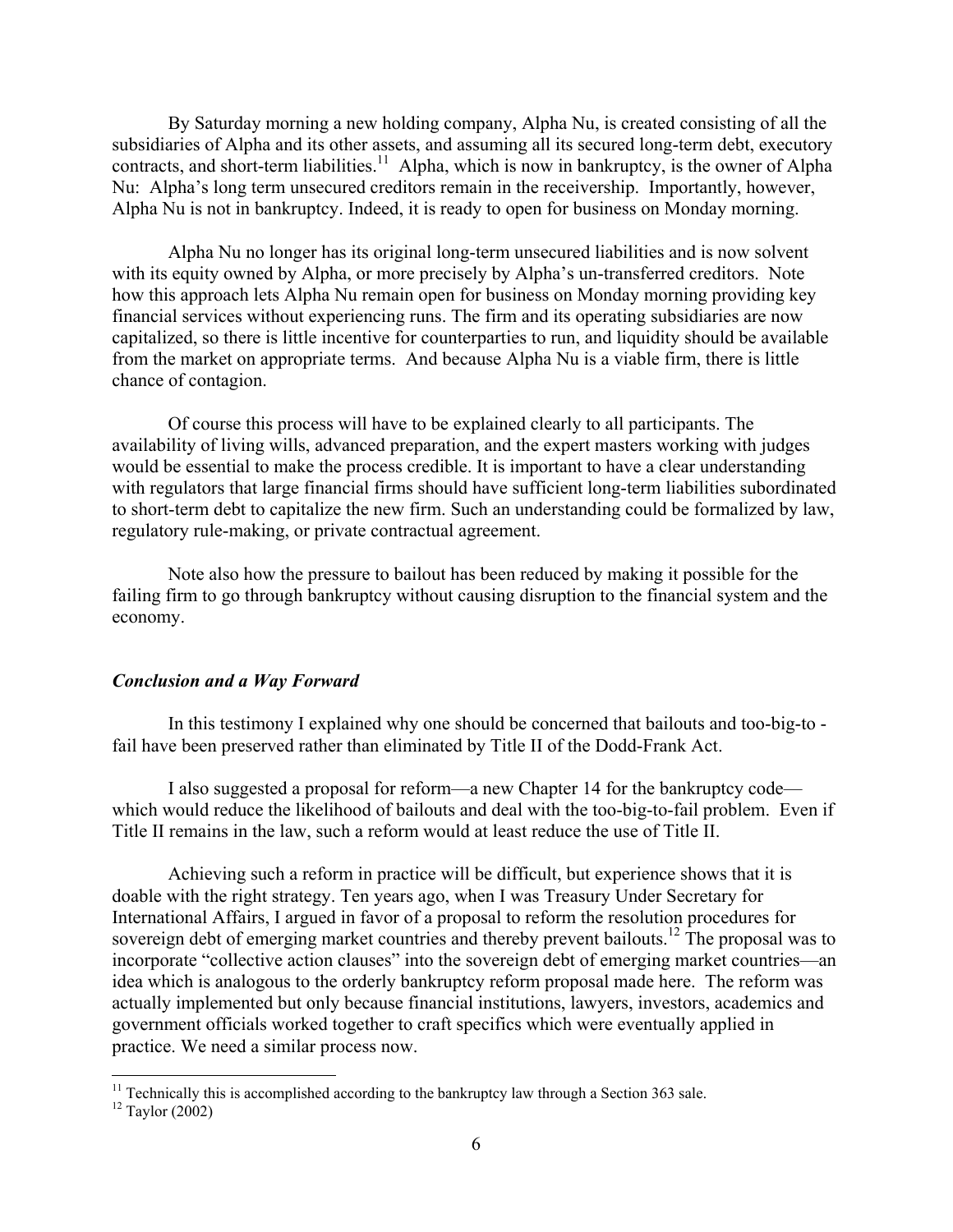## *References*

- Bernanke, Ben (2013), "Testimony on the 'Semiannual Monetary Policy Report to the Congress,'" Committee on Banking, Housing, and Urban Affairs, U.S. Senate, Washington, D.C. February 26. Response to a question by Senator Elizabeth Warren
- Board of Governors of the Federal Reserve (2011), "Study on the Resolution of Financial Companies under the Bankruptcy Code," Washington, D.C. July
- Duffie, Darrell, (2010), "The Failure Mechanics of Dealer Banks," *Journal of Economic Perspectives,* Volume 24, Number 1, pp. 51-72
- Edmonds, Timothy (2013), "The Independent Commission on Banking: The Vickers Report," House of Commons Library, SNBT 6171, January 3, 2013
- Fitzpatrick, Thomas J. IV and James B. Thomson (2011), "How Well Does Bankruptcy Work When Large Financial Firms Fail? Some Lessons from Lehman Brothers," *Economic Commentary*, 2011-23, Federal Reserve Bank of Cleveland
- Government Accountability Office (2011) "Bankruptcy: Complex Financial Institutions and International Coordination Pose Challenges," July
- Hoenig, Thomas (2013), "Tangible Equity Capital Ratios for Global Systemically Important Banks," Federal Deposit Insurance Corporation, February 15, http://www.fdic.gov/about/learn/board/hoenig/capitalizationratios.pdf
- Lacker, Jeffrey M. (2013), "Ending 'Too Big to Fail' Is Going to be Hard Work," Global Society of Fellows Conference, University of Richmond, April 9
- Plosser, Charles I. (2013), "Can We End Too Big to Fail?" 4th Annual Simon New York City Conference, Reform at a Crossroads: Economic Transformation in the Year Ahead, New York, NY, May 9
- Powell, Jerome H. (2013), "Ending 'Too Big to Fail,'" Remarks at the Institute of International Bankers, Washington Conference, Washington, D.C. March 4
- Scott, Kenneth E. George P. Shultz and John B. Taylor (Editors), (2010), *Ending Government Bailouts as we Know Them*, Contributing Authors: Nicholas F. Brady, Darrell Duffie, Joseph Grundfest, Richard Herring, Thomas M. Hoenig, Thomas Jackson, William F. Kroener III, Charles S. Morris, Kenneth E. Scott, George P. Shultz, Kenneth Spong, Johannes Stroebel, Kimberly Anne Summe, John B. Taylor, and Paul Volcker. Hoover Press, Stanford, California
- Scott, Kenneth E. and John B. Taylor (Editors), (2012), *Bankruptcy Not Bailout: A Special Chapter 14,* Contributing Authors: Andrew Crockett, Darrell Duffie, Thomas H. Jackson,